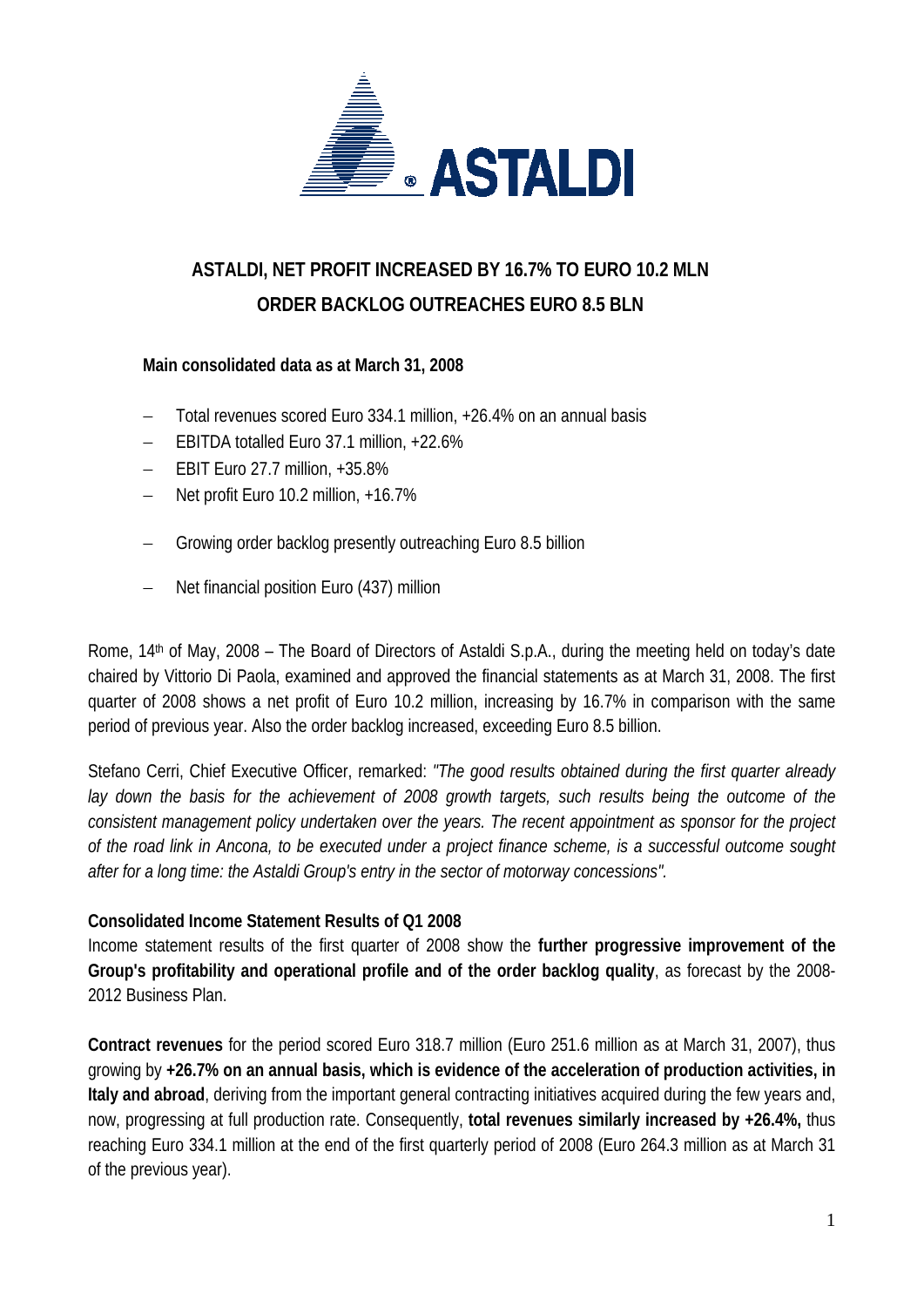The increased volume of production caused an **increase in production costs which reached Euro 242.3 million** during the first quarter (Euro 184.6 million during the same period of 2007). At the same time, the structure of costs has undergone some change because of a more general-contracting-oriented order backlog. In fact, **the incidence of cost of production over total revenues increased** from 69.8% as at March 31, 2007 **to 72.5%** and, on the other hand, the **incidence of cost of personnel decreased** from 16.9% of the first quarter of 2007 **to 14.7%.**

Also the Group's income profile improved, because of the Group's increasing penchant for general contracting initiatives with a high technical and operational profile and, therefore, of the improved efficiency typically characterizing such initiatives in Italy and abroad.

**EBITDA increased by +22.6%** on an annual basis, totalling Euro 37.1 million (Euro 30.3 million at the end of the first quarter of 2007), with an **EBITDA margin of 11.1%**. **The EBIT increase showed to be more definite (+35.8%),** thus reaching Euro 27.7 million at the end of the quarterly period (Euro 20.4 million as at March 31 of the previous year). **EBIT margin**, **increasing to 8.3%** from 7.7% of the same period of 2007, takes advantage of a **first effect of scale economies** deriving from the increased volume of general contracting initiatives, which are expected to characterize, more and more considerably, the Group's growth over the next few years.

The Group's improved operating activity shows to have some effects also on **net financial charges**, amounting to **Euro 11.2 million** (Euro 6.9 million at the end of the first quarter of 2007). The latter include the Group's increased average financial exposure deriving from the **increase in invested capital typically linked to the increase in volumes of production**. At the same time, financial charges also include the increased amount of guarantees, normally required by the sector of activity, which is proportional to the higher average value of projects being executed in Italy and abroad and of the initiatives in Italy on which the Group, during this period, focused its attention.

The profit before income taxes equalled Euro 17.1 millions (+16.4% compared with Euro 14.7 million of the first quarter of 2007) thus contributing to achieve a **net profit** of Euro 10.2 million, **increasing by +16.7%** (Euro 8.7 million during the first quarter of 2007), the net margin equalling 3.1%, thus showing a trend in line with the previous year's.

## **Consolidated equity and financial position as at March 31, 2008**

The **Group's equity and financial position appears to be consistent with forecasts**, reflecting an investment policy which privileged high-technological-content general contracting and project finance initiatives, characterized by an increasing return on investments.

The **net financial position** as at March 31, 2008, net of treasury shares, equalled **Euro (437) million** (in comparison with the amount of Euro (393.5) million recorded at end of 2007), with an increase of approximately Euro 43 million on an annual basis, essentially attributable to the evolution of ongoing projects, the operating phases of which require an effort in terms of invested capital. The debt/equity ratio stands at 1.41.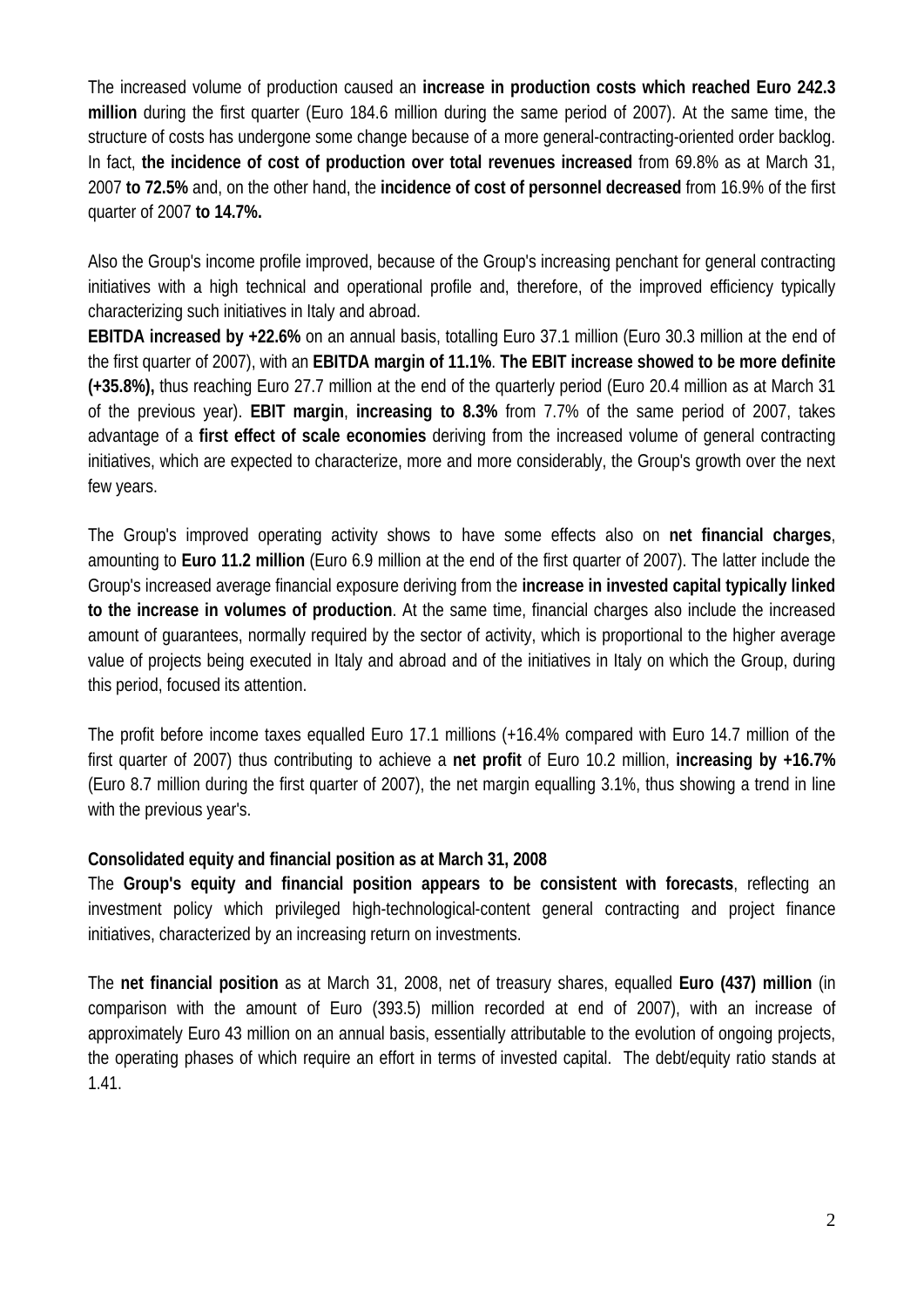|    |                                           |           | 31/03/08   | 31/12/07   | 31/03/07   |
|----|-------------------------------------------|-----------|------------|------------|------------|
| A  | Cash                                      |           | 309,311    | 295,538    | 186,454    |
| B  | Shares held for trading                   |           | 10,871     | 14,764     | 13,770     |
| C  | Cash at bank and on hand                  | $(A+B)$   | 320,182    | 310,303    | 200,224    |
| D  | <b>Financial receivables</b>              |           | 19,322     | 25,365     | 29,017     |
| Е  | Current liabilities to banks              |           | (215, 055) | (212, 182) | (187, 309) |
| F  | Current share of non-current indebtedness |           | (79,990)   | (97, 328)  | (965)      |
| G  | Other current financial liabilities       |           | (16,476)   | (12, 874)  | (1,838)    |
| н  | <b>Current financial indebtedness</b>     | $(E+F+G)$ | (311,520)  | (322, 385) | (190, 112) |
|    | Net current financial indebtedness        | $(C+D+H)$ | 27,984     | 13,284     | 39,130     |
|    | Non-current liabilities to banks          |           | (456, 070) | (396, 039) | (340,139)  |
| K. | Other non-current liabilities             |           | (14, 385)  | (15, 787)  | (33, 822)  |
|    | Non-current financial indebtedness        | $(J+K)$   | (470, 455) | (411,826)  | (373,961)  |
| М  | Net financial indebtedness                | $(I+L)$   | (442, 472) | (398,543)  | (334, 831) |
|    |                                           |           |            |            |            |
|    | Treasury shares                           |           | 5,438      | 5,048      | 2,741      |
|    | <b>Total net financial position</b>       |           | (437, 034) | (393, 495) | (332,090)  |

## **Consolidated order backlog**

*Euro/000* 

As at March 31, 2008, the order backlog exceeded Euro 8.5 billion, of which Euro 6.4 billion relating to the construction sector and Euro 2.1 billion to the concession/project finance sector. The value of new orders acquired during the first quarter totalled Euro 540 million, essentially constituted of initiatives abroad in the sector of transportation infrastructure.

| (EUR/millions)                                 | Beginning of the<br>period<br>Jan, 1, 2008 | <b>Increments</b> | Decrements for<br>production | Period end<br>March 31, 2008 |
|------------------------------------------------|--------------------------------------------|-------------------|------------------------------|------------------------------|
| Transport infrastructure<br>of which:          | 5,386                                      | 430               | $-233$                       | 5,582                        |
| Railways and undergrounds                      | 4,127                                      | 316               | $-141$                       | 4,302                        |
| Roads and motorways                            | 1,169                                      | 34                | $-75$                        | 1,128                        |
| Airports and harbours                          | 89                                         | 80                | -16                          | 153                          |
| Hydraulic works and hydroelectric power plants | 237                                        | $\mathbf 0$       | $-39$                        | 198                          |
| Civil and industrial construction              | 574                                        | 110               | $-46$                        | 638                          |
| Concessions                                    | 2,119                                      | $\mathbf 0$       | $\mathbf 0$                  | 2,119                        |
| <b>Order Backlog Situation</b>                 | 8,316                                      | 540               | (319)                        | 8,537                        |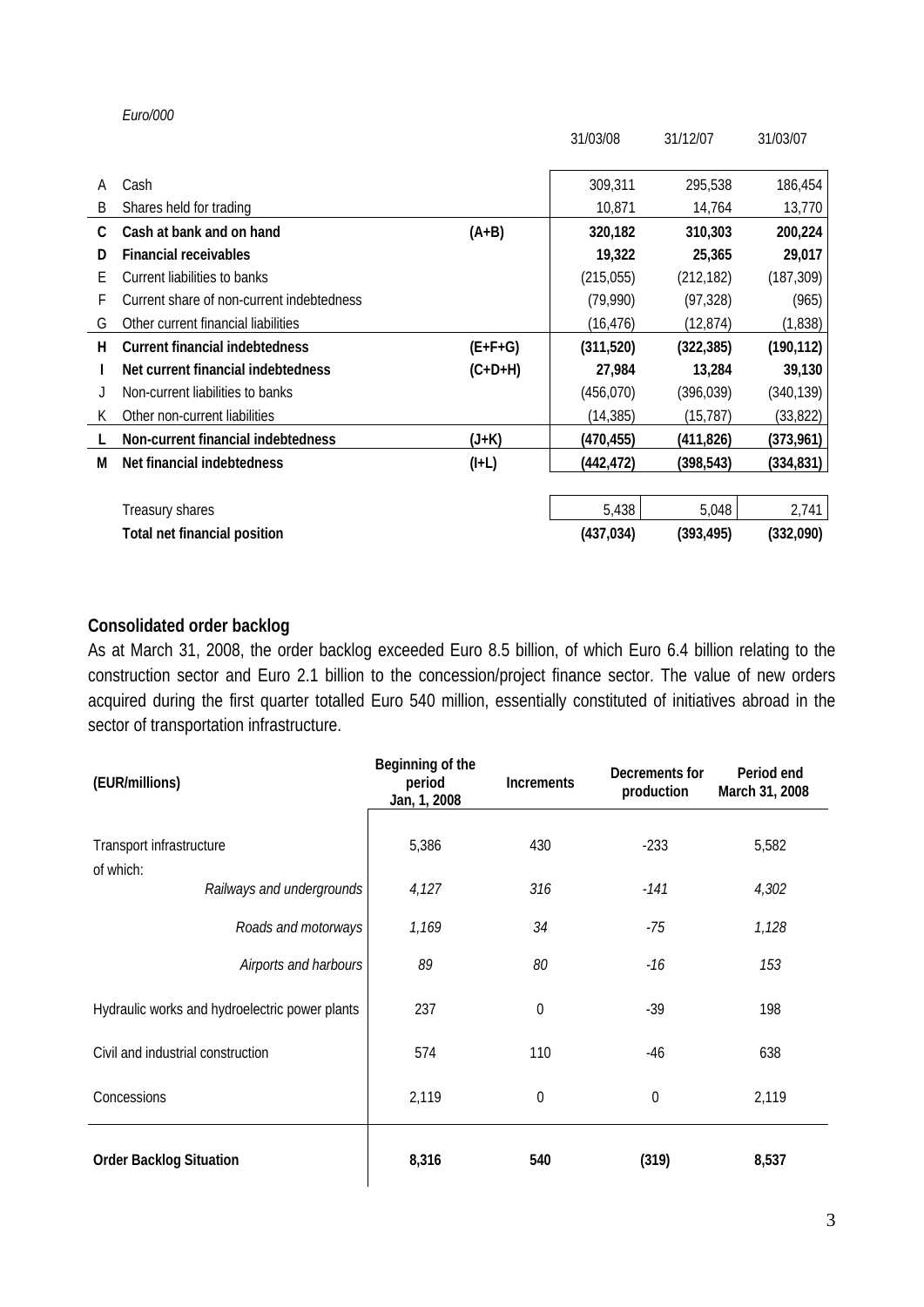| (EUR/millions)                 | Beginning of the<br>period<br>Jan, 1, 2008 | <b>Increments</b> | Decrements for<br>production | Period end<br>March 31, 2008 |
|--------------------------------|--------------------------------------------|-------------------|------------------------------|------------------------------|
| <i>Domestic</i>                | 5,539                                      | 5                 | (156)                        | 5,388                        |
| <i>International</i>           | 2,777                                      | 535               | (163)                        | 3,149                        |
| <b>Order Backlog Situation</b> | 8,316                                      | 540               | (319)                        | 8,537                        |

The order backlog structure appears to be consistent with the lines of development adopted by the Group. 63% of the initiatives relates to domestic activities, thanks to contracts of a considerable importance acquired during the last two years; the remaining 37% refers to activities carried out abroad, mainly in Latin America, Eastern Europe and Algeria. Transportation infrastructure confirms to be the reference sector for the Group's activity and its contribution amounts to Euro 5.6 billion (65% of the order backlog), thanks to and as a confirmation of the leadership position acquired especially in the railway and underground sector, not only in Italy but also abroad and in extremely competitive contexts, like the recent acquisition of the contract for the construction of the new underground of Istanbul, Turkey. The Group confirms its considerable and qualified presence in the sector of concessions, the total value of which amounts to Euro 2.1 billion (25% of the total order backlog), such value not including the amount which might derive from the recent appointment as Sponsor in connection with the procedure to award the contract for the construction and operation, under a project finance scheme, of the road link in Ancona, the final outcome of which is being awaited.

Among new orders, it is worthy mentioning the **new underground of Istanbul**, of a value of Euro 751 million (Astaldi's share amounting to 42%), representing the most significant project being managed by the Municipality of Istanbul during the last few years, and a new phase for the modernization of Henri Coanda International Airport (formerly Otopeni Airport) in Bucharest. Such new contracts reward the Group's operational expertise already demonstrated in such areas and confirm the reference player role Astaldi intends to keep on performing, in particular in Eastern Europe, which as of today stands for Romania and Bulgaria but, during the next few years, may also include Hungary and Poland.

#### **Subsequent events**

In April, Astaldi entered the sector of motorway concessions, always considered as a requisite complement to the activities in concession in the hospitals, car parks and underground sectors, in which our Group has been actively operating for years now. In fact, the JV in which Astaldi holds a participating interest of 24% was appointed as sponsor of the project finance initiative for the construction and subsequent operation of the road link between the **Port of Ancona and the surrounding motorway network**. The total value of the investment amounts to approx. Euro 580 million and the concession contract, providing for a 30-year operation, will be awarded after completion of the tender and of the negotiated procedure, in which the sponsor will take advantage of a pre-emptive right.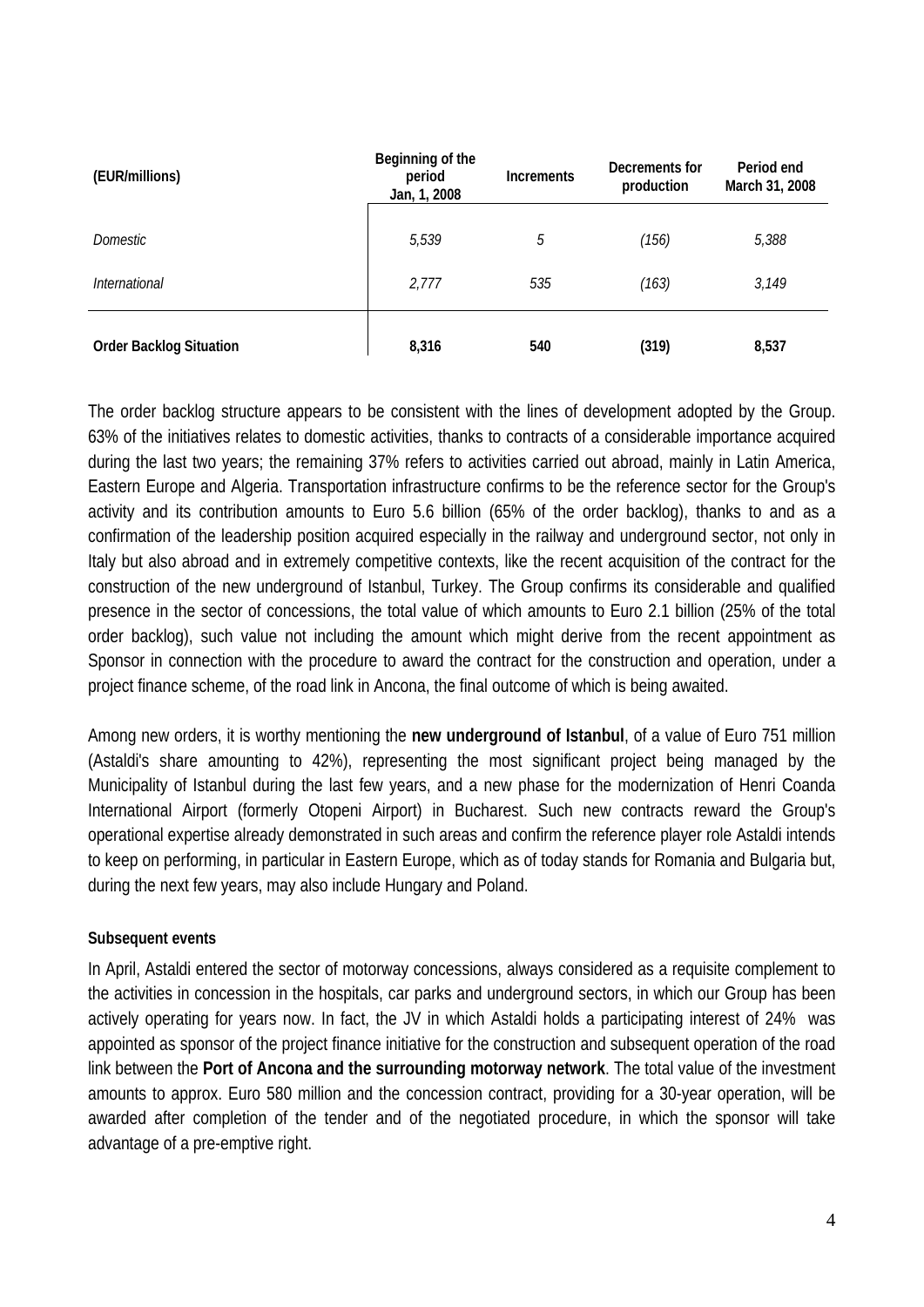During the same month, that same JV in which Astaldi hols a participating interest of 24% was awarded with the tender for the design and construction, under a general contracting scheme, of a first stretch of the **Pedemontana Lombarda motorway**, of a global value of approximately Euro 630 million.

 $^{\circ}$ °

*Paolo Citterio, in his capacity as Chief Financial Officer of Astaldi does hereby certify, pursuant to paragraph 2 of art. 154-bis of Italian Legislative Decree No. 58/1998, that the accounting information set forth herein corresponds to that of accounting books and records.* 

*Listed on the STAR segment of the Italian stock exchange, Astaldi Group has been active for more than 80 years, in Italy and abroad, in designing and constructing large-scale civil engineering works.* 

°°°

*The Group operates in the following areas of activity:* 

• *transportation infrastructure (railways, undergrounds, roads, motorways, ports, and airports);* 

- *hydraulic works and power plants (dams, hydroelectric plants, water systems, oil pipelines, gas pipelines, and water treatment plants);*
- *civil and industrial construction (hospitals, universities, airports, law courts, car parks);*

• *operation under concession of works such as health structures, transport infrastructure, car parks. The Group is currently a General Contractor capable of promoting financial aspects and coordinating all resources and skills for the optimal development and management of complex and high-value public works.* 

**For further information:** 

**Astaldi S.p.A PMS Corporate Communications** Tel.+39 (0)6.41766389 Tel. +39 (0)6.48905000 *Alessandra Onorati Giancarlo Frè Torelli* IR and Corporate Communications Manager *a.onorati@astaldi.com – www.astaldi.it*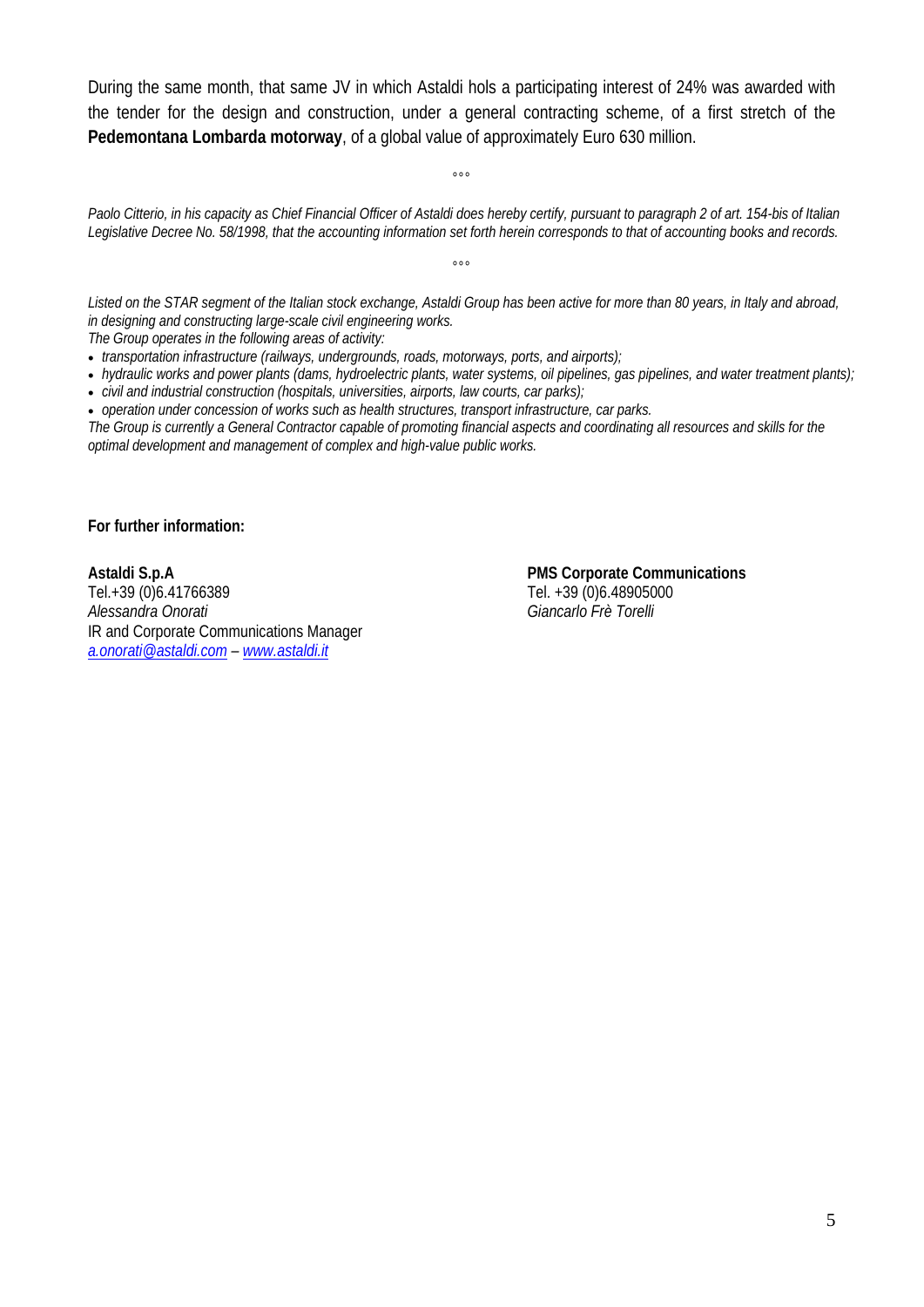#### **CONSOLIDATED RECLASSIFIED INCOME STATEMENT**

| Euro/000                                                        | 31/03/08<br>March | % on rev. | 31/03/07<br>March | % on rev. |  |
|-----------------------------------------------------------------|-------------------|-----------|-------------------|-----------|--|
| Revenues                                                        | 318,719           | 95.4%     | 251,621           | 95.2%     |  |
| Other operating revenues                                        | 15,414            | 4.6%      | 12,696            | 4.8%      |  |
| <b>Total revenues</b>                                           | 334,133           | 100.0%    | 264,317           | 100.0%    |  |
| Production costs                                                | (242, 296)        | $-72.5%$  | (184, 572)        | $-69.8%$  |  |
| Added value                                                     | 91,837            | 27.5%     | 79,745            | 30.2%     |  |
| Costs of personnel                                              | (49, 132)         | $-14.7%$  | (44, 742)         | $-16.9%$  |  |
| Other operating costs                                           | (5,560)           | $-1.7%$   | (4,702)           | $-1.8%$   |  |
| EBITDA                                                          | 37,145            | 11.1%     | 30,301            | 11.5%     |  |
| Amortization                                                    | (9,621)           | $-2.9%$   | (7, 850)          | $-3.0%$   |  |
| Provisions                                                      |                   | 0.0%      | (1,600)           | $-0.6%$   |  |
| Depreciations                                                   |                   | 0.0%      | (503)             | $-0.2%$   |  |
| (Capitalisation of internal construction costs)                 | 202               | 0.1%      | 67                | 0.0%      |  |
| <b>EBIT</b>                                                     | 27,726            | 8.3%      | 20,415            | 7.7%      |  |
| Net financial income and charges                                | (11, 237)         | $-3.4%$   | (6, 875)          | $-2.6%$   |  |
| Effects of valuation of investments using the net equity method | 591               | 0.2%      | 1,129             | 0.4%      |  |
| Profit (loss) before income taxes                               | 17,080            | 5.1%      | 14,669            | 5.5%      |  |
| Taxes                                                           | (6, 829)          | $-2.0%$   | (6, 162)          | $-2.3%$   |  |
| Profit (loss) for the period                                    | 10,250            | 3.1%      | 8,507             | 3.2%      |  |
| Profit (loss) attributable to third parties                     | (59)              | 0.0%      | 226               | 0.1%      |  |
| Group's net profit                                              | 10,191            | 3.1%      | 8,733             | 3.3%      |  |